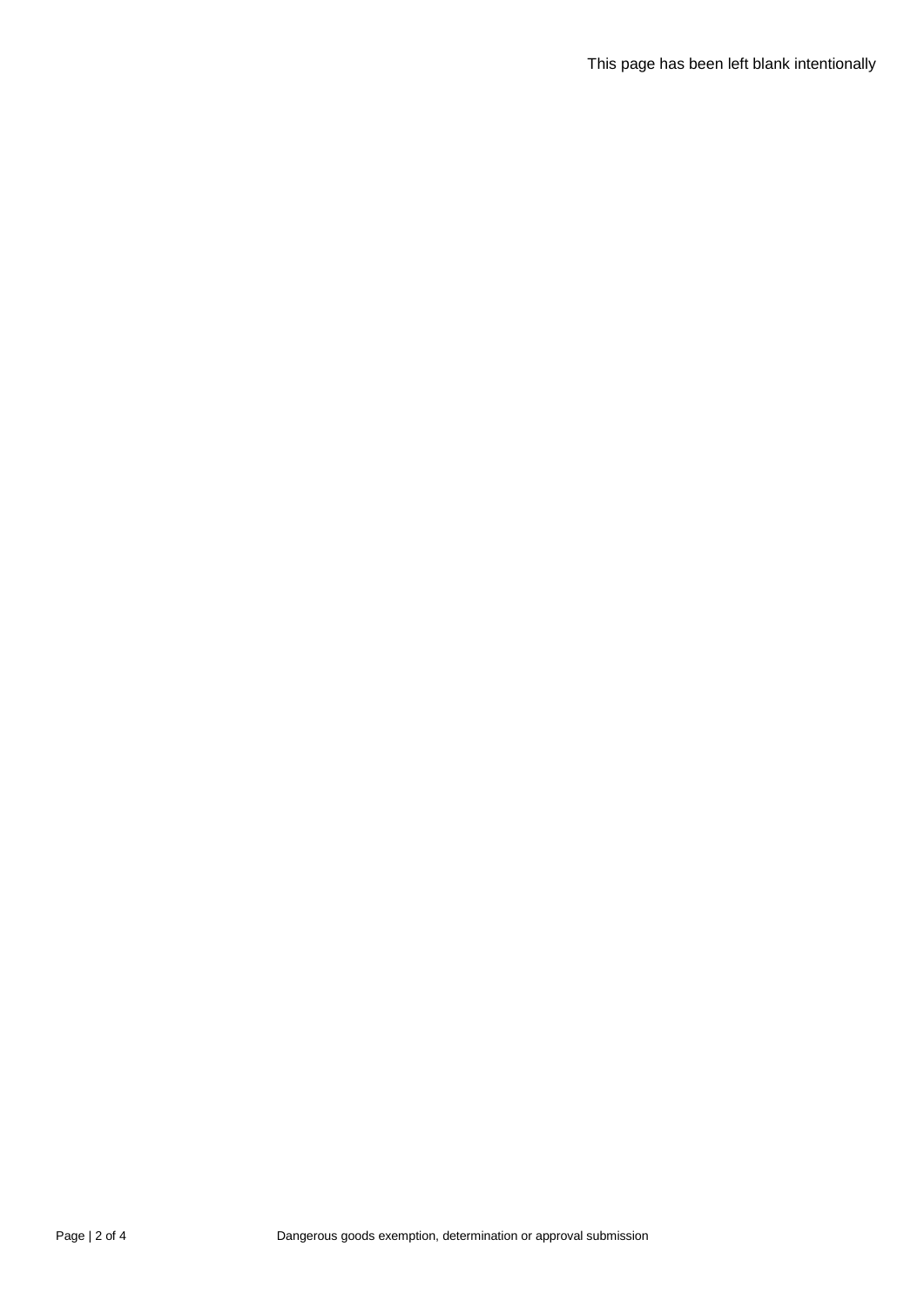

#### **1. Overview**

### **2. Applicant details**

|                                                                                                                                                                             | <b>Clear form</b>                              |
|-----------------------------------------------------------------------------------------------------------------------------------------------------------------------------|------------------------------------------------|
| Government of Western Australia<br>Department of Mines, Industry Regulation and Safety                                                                                      | Application section - return to the Department |
| Dangerous goods exemption, determination or approval<br>submission                                                                                                          |                                                |
| Dangerous Goods Safety Act 2004<br>Dangerous Goods Safety (General) Regulations 2007<br>Dangerous Goods Safety (Road and rail Transport of Non-explosives) Regulations 2007 |                                                |
| ABN: 69 410 335 356                                                                                                                                                         |                                                |
| 1. Overview<br>2. Applicant details                                                                                                                                         |                                                |
| Given names<br>Family name                                                                                                                                                  |                                                |
| <b>Contact details</b>                                                                                                                                                      |                                                |
| Phone no. (day)                                                                                                                                                             | Facsimile                                      |
| Mobile phone no.<br>Email                                                                                                                                                   |                                                |
| <b>Postal address</b>                                                                                                                                                       |                                                |
| Street no.<br>Lot no.<br>Street name<br>Unit no.                                                                                                                            |                                                |
| Town / suburb<br>PO Box no.                                                                                                                                                 | <b>State</b><br><b>WA</b><br>Postcode          |
|                                                                                                                                                                             |                                                |

| <b>Type of application</b>                                                                                           | Exemption $\Box$ Determination $\Box$ Approval |  |
|----------------------------------------------------------------------------------------------------------------------|------------------------------------------------|--|
| Name of person to whom, or the name, or a<br>description, of the class of people to which the<br>application relates |                                                |  |
| The provisions of the regulations, and/or of the<br>ADG Code to which the application relates                        |                                                |  |
| Dangerous goods to which the application relates                                                                     |                                                |  |